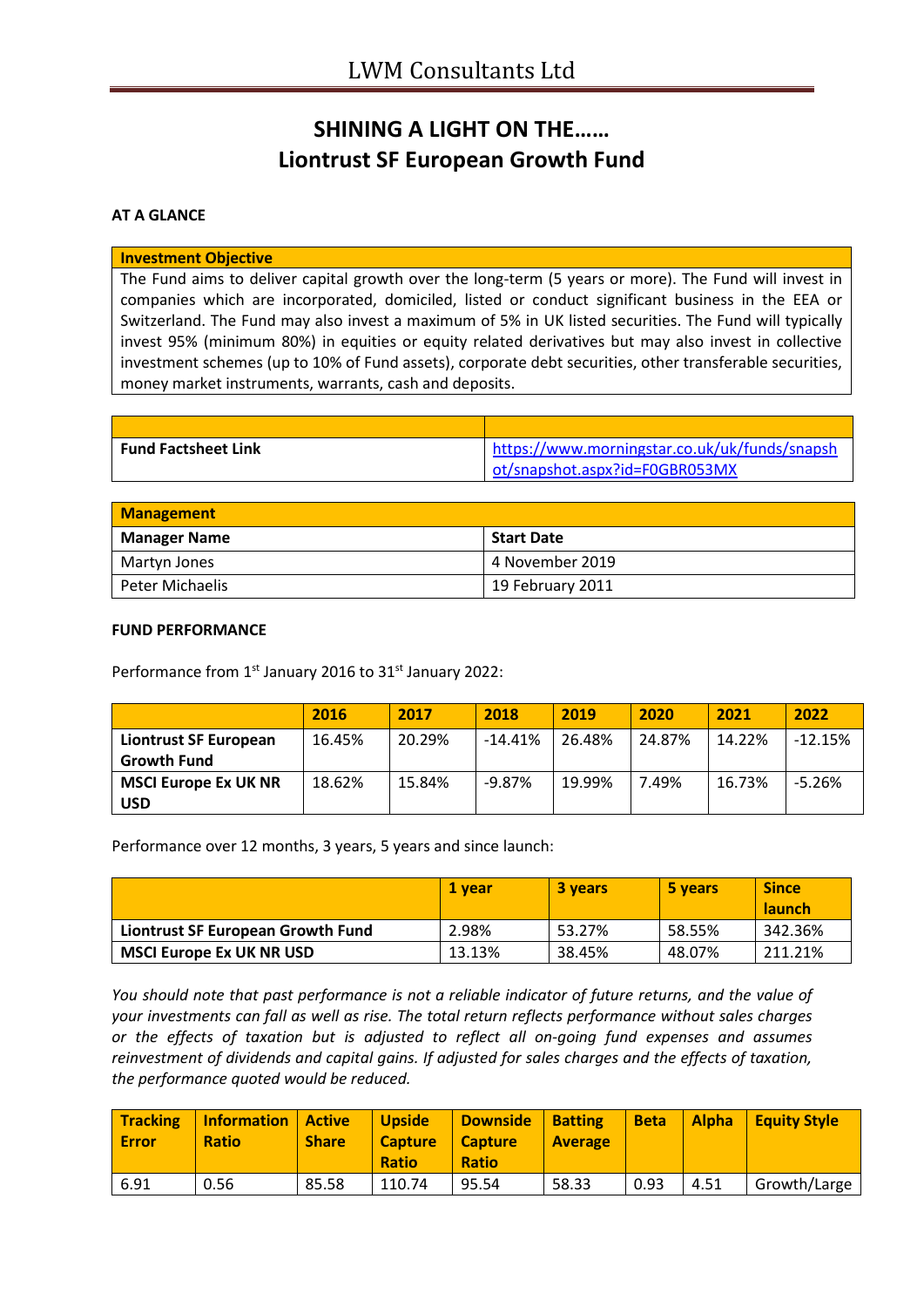## LWM Consultants Ltd

| <b>Volatility Measurements</b> |        |
|--------------------------------|--------|
| 3-Yr Std Dev (volatility)      | 16.05% |
| 3-Yr Mean Return (average)     | 15.30% |

| <b>Investment Style Details</b> |        |
|---------------------------------|--------|
| Giant                           | 16.69% |
| Large                           | 31.48% |
| Medium                          | 33.28% |
| Small                           | 8.26%  |
| Micro                           | 1.47%  |

| Top 5 Holdings - 39 Equity Holdings |             |       |
|-------------------------------------|-------------|-------|
| Nagarro SE Ordinary Shares          | Technology  | 5.38% |
| <b>ASML Holding NV</b>              | Technology  | 4.01% |
| Lifco AB Class B                    | Industrials | 3.45% |
| Alcon Inc                           | Healthcare  | 3.34% |
| GN Store Nord A/S                   | Healthcare  | 3.34% |

| <b>Top 5 Sectors</b>      |        |  |
|---------------------------|--------|--|
| Technology                | 26.14% |  |
| Healthcare                | 21.37% |  |
| <b>Financial Services</b> | 20.07% |  |
| Industrials               | 13.27% |  |
| <b>Consumer Cyclical</b>  | 11.90% |  |

| <b>Top 5 Regions</b> |        |  |
|----------------------|--------|--|
| Germany              | 21.60% |  |
| Sweden               | 14.64% |  |
| Switzerland          | 11.23% |  |
| Netherlands          | 8.18%  |  |
| United Kingdom       | 7.29%  |  |

#### **UPDATE….**

The Liontrust Sustainable Future franchise was launched in 2001, with a simple belief that better and more resilient growth comes from sustainable companies. This means that they believe that the right companies provide great opportunities and superior returns for investors. However, often this is misunderstood by the market.

The funds they manage follow the same process. They see the world as a better place but there is still need for massive improvements. They also understand that the incumbents very rarely survive as they find it difficult to pivot. Examples would be Kodak and Nokia.

The strategy is therefore about finding those long-term winners and avoiding the losers. In energy the winners will be wind and solar and yet it is very much at the early stages and when change happens it will happen fast.